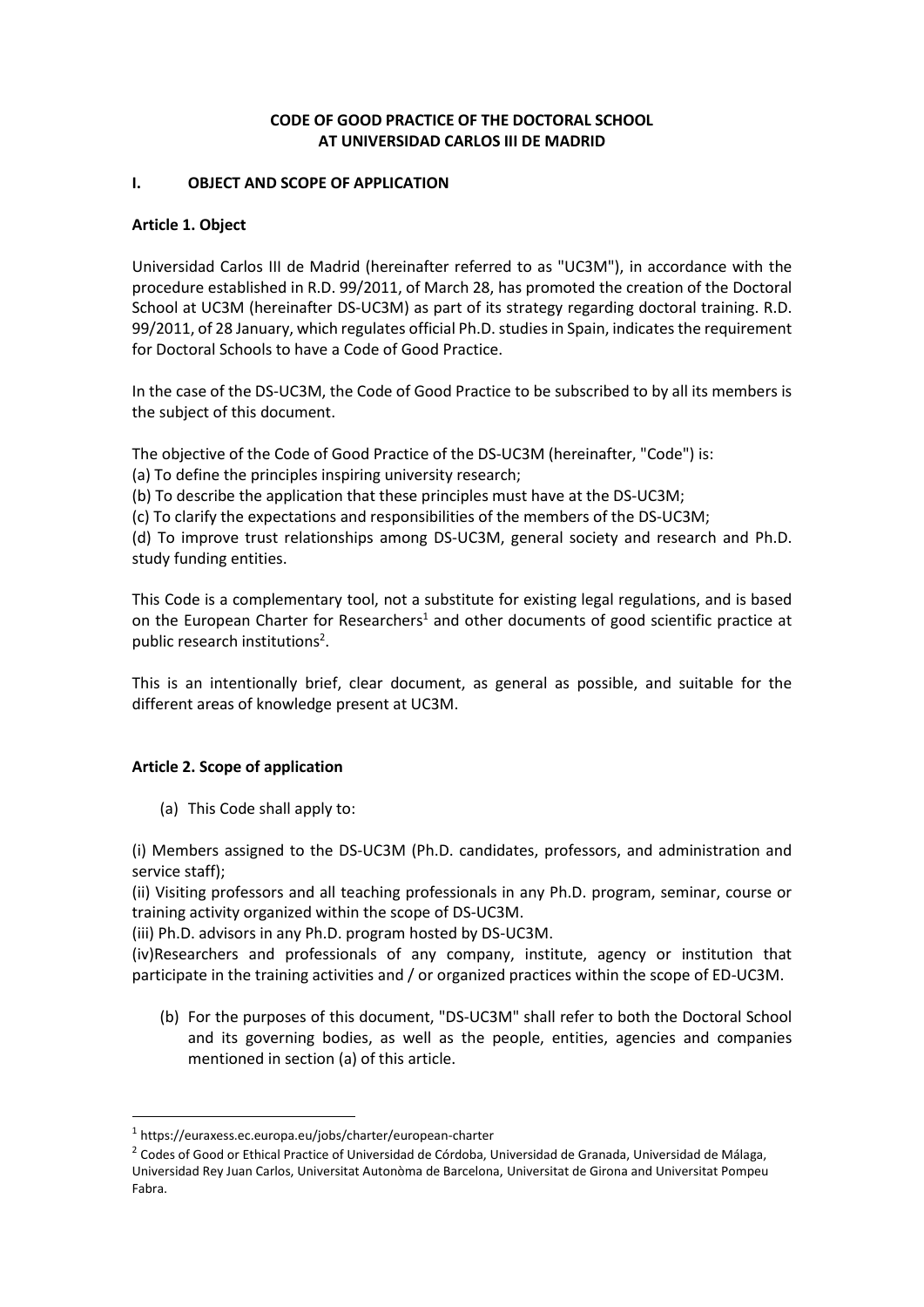## **II. PRINCIPLES OF RESEARCH AND TRAINING OF RESEARCHERS**

### **Article 3. Scientific Integrity**

The principle of scientific integrity shall apply to the daily tasks of the researcher:

(a) In petitions, requests, forms or any other administrative document, by avoiding the contribution of manipulated originals or making affirmations based on incorrect data in a deliberate manner to obtain a benefit in any of the academic processes;

(b) In publications of the results of the research;

(i) Applying the recognized standards in the publication of results derived from projects, avoiding unacceptable behavior such as, for example, duplicate publication, deletion of relevant data or inclusion of false data;

(ii) Granting adequate recognition to all those who have participated in research processes, as well as the home institution.

## **Article 4. Professional responsibility**

(a) Intellectual authorship. Plagiarism is defined as the appropriation of ideas, words, works or any other element without an explicit acknowledgment of its origin. There are rules that delimit the figure of plagiarism, which can ultimately lead to criminal responsibilities. The DS-UC3M rejects behaviors that use plagiarism, self-plagiarism and recycling of text in publications for any objective and must do as much as possible to detect and prevent it. Also, the DS-UC3M must establish information measures to make the consequences of irregular behavior public.

(b) Bibliographic citations. It is absolutely essential in research to recognize contributions with precise citations that clearly identify the researcher's own work and that of others, so that there are no doubts about the contribution of the research.

(c) Transparency. Transparency in research is characterized by the accessibility of information used throughout the process of knowledge generation and the visibility of its results. Transparency allows for the evaluation of research by the scientific community and the assessment of its social impact.

(d) Conflicts of interest. When the research and its results can be influenced by conflicts of interest, researchers should state them explicitly.

(e) Delegation of research tasks. If some tasks of the work of research are delegated, researchers must mention it explicitly and ensure that the people to whom these tasks are delegated have the competence to carry them out.

### **Article 5. Honesty**

(a) Use of UC3M resources. The use of UC3M resources is associated with its mission. These should not be used for interests that are incompatible with their functions orto obtain individual benefits. Any use outside of the UC3M's specific fields must be expressly authorized by the corresponding authorities, who will settle any conflicts that may occur in each situation.

(b) Conflict of interests. Conflict of interest is defined as the situation in which an individual's personal interests and those that must apply as a member of a collective, institution or government body come into conflict. Very often both interests are legitimate, but conflict may